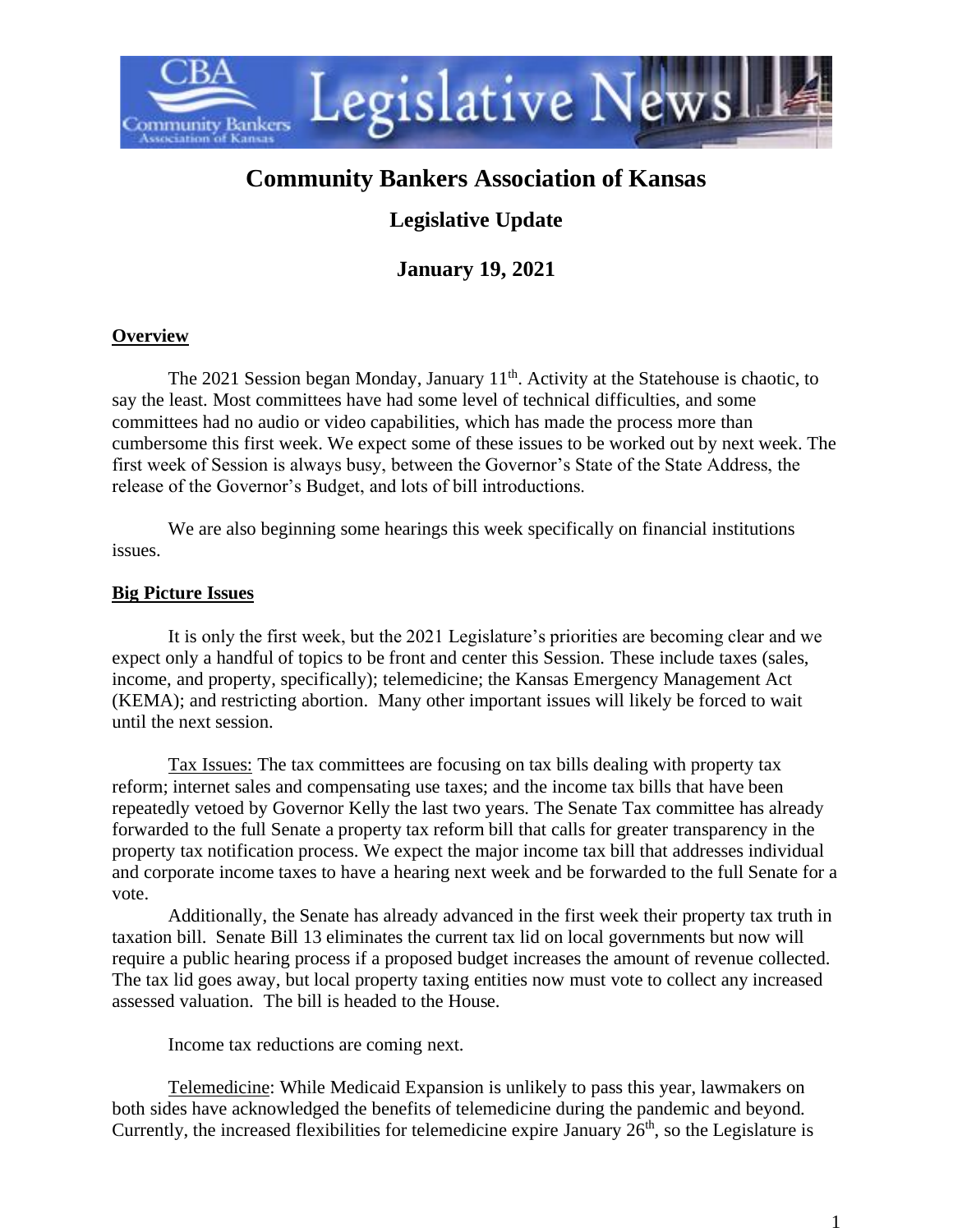working quickly to secure an extension in the current policy before taking a deeper dive on firming up the state's telemedicine policies. This issue will be resolved before the session ends.

KEMA: A special committee met multiple times over the interim to discuss potential changes to KEMA to modernize it and clarify issues of state and local authority. Once the Legislature extends the disaster declaration and the provisions that go with it (i.e., telemedicine), they will begin working on amending KEMA to address issues of enforcement and penalties; local authority; and legislative oversight of executive orders.

- The Special Committee on KEMA interim report was just released and can be found here: [http://www.kslegresearch.org/KLRD](http://www.kslegresearch.org/KLRD-web/Publications/CommitteeReports/2020CommitteeReports/ctte_spc_2020_ks_emerg_manage_act_1_complete_report.pdf)web/Publications/CommitteeReports/2020CommitteeReports/ctte\_spc\_2020\_ks\_emerg [manage\\_act\\_1\\_complete\\_report.pdf](http://www.kslegresearch.org/KLRD-web/Publications/CommitteeReports/2020CommitteeReports/ctte_spc_2020_ks_emerg_manage_act_1_complete_report.pdf)
- Committee recommendations/items for further study can be found on p. 1-3.

Abortion: The House and Senate Federal and State Affairs committees have already scheduled hearings for this Friday, January  $15<sup>th</sup>$ , on an anti-abortion constitutional amendment. The amendment "reserves to the people the right to regulate abortion through their elected state representatives and senators." This issue will likely take up a great deal of time and debate in the coming days and may overshadow many other policy discussions.

Governor's Budget: The State Budget Director presented Governor Kelly's budget to the Joint Committee on Senate Ways and Means and House Appropriations on Wednesday, January 15<sup>th</sup>. The Governor's budget is focused on responding to the pandemic while continuing to invest in the state's economic recovery and development. A few key components include protecting core services; fully funding education; reducing reliance on State Highway Fund transfers, and IT modernization across state agencies.

- The Governor's Budget Summary Report presentation can be found here: [https://budget.kansas.gov/wp-content/uploads/Director\\_Budget\\_Presentation-](https://budget.kansas.gov/wp-content/uploads/Director_Budget_Presentation-UDPATED-1-14-2021.pdf)[UDPATED-1-14-2021.pdf](https://budget.kansas.gov/wp-content/uploads/Director_Budget_Presentation-UDPATED-1-14-2021.pdf)
- Volumes I and II of the Governor's proposed fiscal year 2022 budget can be found here:
	- o [https://budget.kansas.gov/wp-content/uploads/FY2022\\_GBR\\_Vol1-1-13-](https://budget.kansas.gov/wp-content/uploads/FY2022_GBR_Vol1-1-13-2021.pdf) [2021.pdf](https://budget.kansas.gov/wp-content/uploads/FY2022_GBR_Vol1-1-13-2021.pdf)
	- o [https://budget.kansas.gov/wp-content/uploads/FY2022\\_GBR\\_Vol2-1-13-](https://budget.kansas.gov/wp-content/uploads/FY2022_GBR_Vol2-1-13-2021.pdf) [2021.pdf](https://budget.kansas.gov/wp-content/uploads/FY2022_GBR_Vol2-1-13-2021.pdf)

The proposed budget is flat with little growth, funds schools, reduces transfers from the State Highway Fund, and eliminates a delayed PMIB payment. On the other hand, the budget includes amortizing future KPERS payments to generate immediate revenue. The budget process will likely move faster than usual, in some measure due to concerns about health in the statehouse.

#### **Financial Institutions Issues**

Economic Recovery & Privilege Tax Legislation

- The House and Senate Financial Institutions committees will revisit last year's legislation on both the economic recovery linked deposit program and privilege tax deductions on agricultural real estate loans and single-family residence loans.
- As a reminder, the Governor vetoed this legislation, HB 2619, last Spring.
- The Senate Financial Institutions committee will hear this legislation, now SB 15, on Thursday, January  $21<sup>st</sup>$ , at 9:30 am.